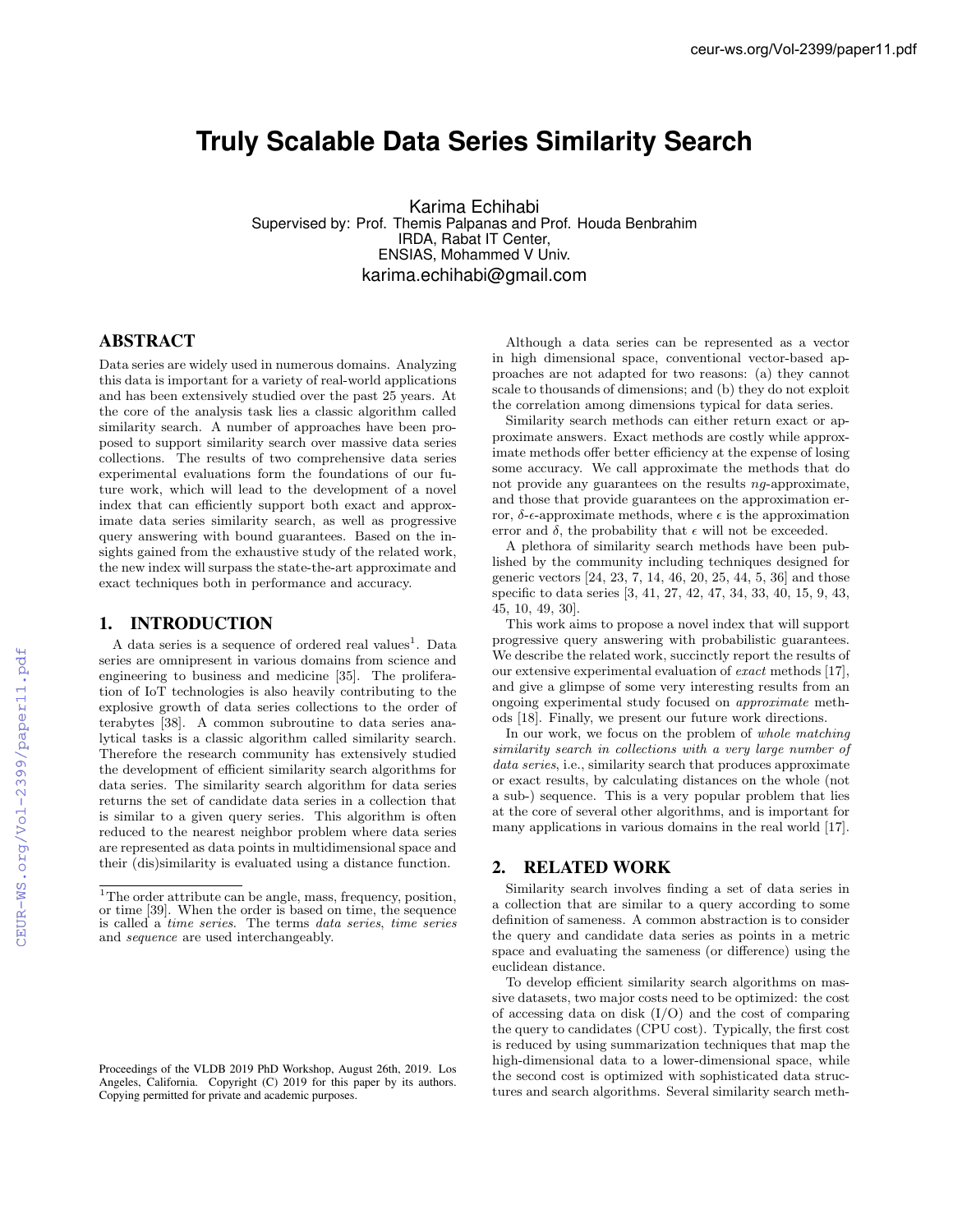ods have been proposed in the literature supporting either exact search [23, 7, 46, 20, 27, 42], approximate search [24, 25, 44, 5, 36], or both [14, 43, 45, 10, 49, 47, 30, 34].

In the following section, we provide a succinct description of the state-of-the-art similarity search methods and the summarizations techniques on which they are based.

1. Summarization Techniques. The Discrete Fourier Transform (DFT) [19] decomposes a data series into frequency coefficients, a subset of which represents a summarization of the data series.

The Discrete Haar Wavelet Transform (DHWT) [12] transforms a data series using Haar wavelets into a hierarchical representation.

Random projections map the raw high dimensional data into a lower dimensional space using a random matrix while preserving pairwise distances within a distortion threshold [26].

The Piecewise Aggregate Approximation (PAA) [28] and *Adaptive Piecewise Constant Approximation* (APCA) [11] techniques divide a data series into segments (of equal and arbitrary length, respectively) and approximate each segment with the mean of the points that belong to it. The *Extended Adaptive Piecewise Approximation* (EAPCA) [45] method enhance APCA by approximating each segment with the standard deviation in addition to the mean.

Symbolic Aggregate Approximation (SAX) [32] first approximates data series using PAA, then discretizes the PAA values into a compact binary representation.

Symbolic Fourier Approximation (SFA) [43] first transforms a data series into DFT coefficients, which are then approximated using a succinct symbolic approximation.

Optimized Product Quantization (OPQ) [21] applies a linear transformation on the data series to decorrelate it, then applies on it a product quantizer [25].

2. Exact Similarity Search Methods. Below, we briefly describe algorithms that produce exact results.

The R\*-tree [7] is a height-balanced spatial index that organizes data into a hierarchy of nested overlapping rectangles. Search returns all entries in leaves whose rectangle contains the query.

The M-tree [14] is a multidimensional index for metric space which partitions the data using hyper-spheres based on their relative distances. The search algorithm uses the triangular inequality to prune data.

The VA+file [20] is an improvement of the VA-file [46]. It creates a filter file containing summarizations of the raw data. Search uses the filter file to prune candidates based on a lower bounding distance. For efficiency reasons, we modified the VA+file to use the DFT transform instead of the Karhunen–Loève transform (KLT).

Stepwise [27] represents the data space in a multi-level hierarchical representation using DHWT summarizations. Search transforms a query into DHWT and filters out candidate based on upper and lower bounding distances.

The SFA method [43] builds a trie with SFA summarizations of the data. During query answering, a lower bounding distance is used to prune out candidates.

The UCR Suite [42] is an optimized sequential scan algorithm for exact matching that we consider as a baseline for performance comparisons.

The DSTree [45] index dynamically segments data using EAPCA. During search, it uses a lower bounding distance to prune the search space.

iSAX2+ [10] is a bulk-loading index based on SAX. During search, a query is represented with SAX symbols and the candidates contained in non-pruned leaves are further refined using the euclidean distance. Pruning uses a lower bounding distance.

ADS+ [49] is the first adaptive data series index based on SAX. It starts with a minimal tree structure containing only summarizations, and then adds in the raw data to leaves during query answering. It supports a number of search options, in particular SIMS, a skip-sequential algorithm.

In addition to exact search, the MTree, SFA trie, DSTree, iSAX2+ and ADS+ also support ng-approximate search. 3. Approximate Similarity Search Methods. We now

present the three most popular approximate methods.

SRS [44] belongs to the family of LSH methods, inspired by the randomized algorithm in [24]. It uses random projections to build a scalable index and supports approximate search with theoretical guarantees.

IMI [21, 5] is an inverted index based on OPQ. A query is answered by returning all points corresponding to the corresponding entries in the inverted index. Returned results are ng-approximate.

HNSW [36] is an in-memory neighborhood graph exploiting the Voronoi Diagram and the Delaunay Triangulation. A greedy search returns the best candidates with high empirical accuracy but no formal theoretical guarantees.

#### 3. PROPOSED WORK

We propose a novel data series index that can answer progressive similarity search queries with strong probability guarantees. In addition to this unique functionality, it also leverages the strengths and addresses the weaknesses of the state-of-the-art approximate and exact techniques.

Completed Work. We outline the main contributions in [17]: (i) we provide a formal problem definition for data series similarity search, unifying conflicting terminology from different research communities; (ii) we present a survey of the state-of-the-art data series similarity search techniques (Table 1 summarizes each technique according to our definitions); and (iii) we conduct an extensive experimental evaluation for the efficiency of data series *exact* similarity search.

The study assessed ten state-of-the-art methods under the same experimental framework. To guard against implementation bias, we used a large number of comparison criteria including implementation-independent ones, and we reimplemented from scratch four methods that were not available in  $C/C++$ . Our implementations largely outperform the original ones both in time and space, thus enriching the landscape of data series similarity search methods.

In an effort to make our results reproducible and support future research in the area, we share with the community a public archive containing all source codes, datasets, queries, results, and plots [1].

Based on the results of our study, we draw up recommendations to help users decide the best approach for their problem. Figure 1 shows a decision matrix given a typical hardware and query workload. The VA+file is particularly well-suited for long series in-memory while for shorter series, the DSTree is the best contender on disk, and iSAX2+ is the winner in-memory.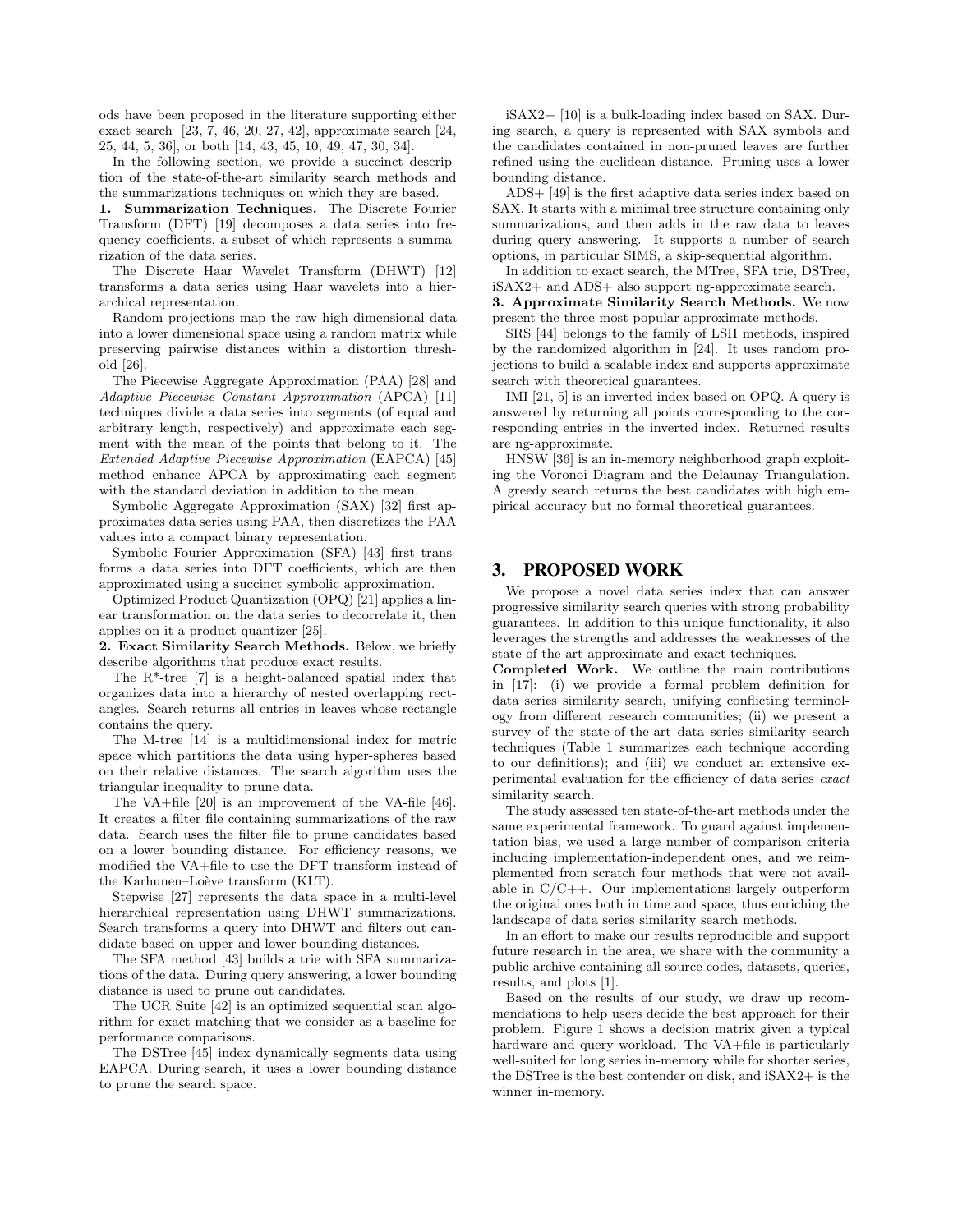|  | Table 1: Similarity search methods [17] |  |  |  |
|--|-----------------------------------------|--|--|--|
|--|-----------------------------------------|--|--|--|

|         |               | Matching Accuracy |          |                   | Matching Type                |       | Representation |     | Implementation |          |                |
|---------|---------------|-------------------|----------|-------------------|------------------------------|-------|----------------|-----|----------------|----------|----------------|
|         |               | exact             | ng-appr. | $\epsilon$ -appr. | $\delta$ - $\epsilon$ -appr. | Whole | Subseq.        | Raw | Reduced        | Original | <b>New</b>     |
| Indexes | $ADS+$        | 49]               | [49]     |                   |                              |       |                |     | iSAX           |          |                |
|         | <b>DSTree</b> | 45]               | 45       |                   |                              |       |                |     | EAPCA          | Java     | $\overline{C}$ |
|         | $iSAX2+$      | 10 <sup>1</sup>   | 10       |                   |                              |       |                |     | iSAX           | C#       | $\overline{C}$ |
|         | M-tree        | 14]               |          | $\overline{13}$   | $\left\lceil 13\right\rceil$ |       |                |     |                | $C++$    |                |
|         | $R^*$ -tree   | 7                 |          |                   |                              |       |                |     | PAA            | $C++$    |                |
|         | SFA trie      | 43]               | [43]     |                   |                              |       |                |     | <b>SFA</b>     | Java     | C              |
|         | $VA + file$   | <b>20</b>         |          |                   |                              |       |                |     | <b>DFT</b>     | MATLAB   | C              |
| ther    | UCR Suite     | 421               |          |                   |                              |       |                |     |                |          |                |
|         | MASS          | 48                |          |                   |                              |       |                |     | <b>DFT</b>     |          |                |
|         | Stepwise      | $\overline{27}$   |          |                   |                              |       |                |     | <b>DHWT</b>    |          |                |

We present an elaborate discussion based on the deep insights gained about the data series similarity search problem. The main points are the following:

1. Unexpected results confirmed the importance of careful parameter tuning, hardware setup, implementation framework, and workload selection. In particular, Stepwise and ADS+ performed below our expectations while our optimized implementations of the DSTree and the VA+file helped bring them back to the spotlight. Moreover, our carefully crafted experiments identified optimal parameters that were different than the ones published in the original papers. Another important finding was that, unlike what was originally believed [29], the tightness of the lower bound of a given method does not alone predict its performance. In fact, it is of paramount importance to consider other factors such as the hardware platform and the the clustering quality of a an index.

2. A better understanding of current approaches helped pinpoint interesting avenues for improvement, in particular identifying the methods that would most benefit from modern hardware. For instance: (i) the DSTree is a very good candidate for parallelization as its index building is over 85% CPU cost; (ii) the performance of Stepwise can be significantly improved with a redesign of the physical storage and the use of modern hardware as the total cost of query answering is 50%-98% CPU; (iii) ADS+ can be enhanced with the use of asynchronous I/O to overcome the expensive random I/O incurred with each skip.

3. Although index building with iSAX-based indexes is much faster than with the DSTree, the latter achieves a better clustering as it adapts to the data distribution.

4. Choosing between an index scan and a serial scan is not a trivial decision. In fact, access path selection is an optimization problem that depends on a variety of factors including hardware, query pruning ratio, data characteristics, the accuracy of a summarization and the efficacy of the clustering provided by an index.

Work In Progress. Our current work involves an experimental study that evaluates data series *approximate* similarity search, both in-memory and on-disk [18]. It differs from other experimental studies which focused on the efficiency of exact search [17], the accuracy of dimensionality reduction techniques and similarity measures for classification tasks [29, 16, 6], or in-memory data [31, 4].

Our results show that some strikingly simple modifications to existing exact methods enable them to answer  $\delta$ -✏-approximate queries and have excellent empirical performance. In fact, extensive experiments on large synthetic and real datasets, including the two largest real datasets publicly



Figure 1: Recommendations [17] (Indexing and answering 10K exact synthetic queries on a hard-drive machine)



Figure 2: Efficiency vs. accuracy of approximate search [18]  $(Dataset = Sift25GB, Data series length = 128)$ 

available, demonstrate that the extended techniques compete in memory and outperform on disk the state-of-the-art approximate techniques from the vector indexing community both in accuracy and efficiency. Figure 2 summarizes results for 100-NN queries on an in-memory 25GB data collection extracted from the Sift dataset [2]. We observe that our modifications to iSAX2+ enable it to outperform the popular ng-approximate search approaches HNSW and IMI (Faiss implementation) and the state-of-the-art LSH method SRS, in terms of combined indexing and query answering costs. We measure accuracy using MAP, a popular metric in the information retrieval literature [37, 8].

Future Work. Inspired by the insights gained from our two experimental studies on the the inner workings of the different indexing approaches and the effectiveness of their design choices, the key future direction for our work is the design and development of a novel data series index that will outperform the state-of-the-art approximate and exact